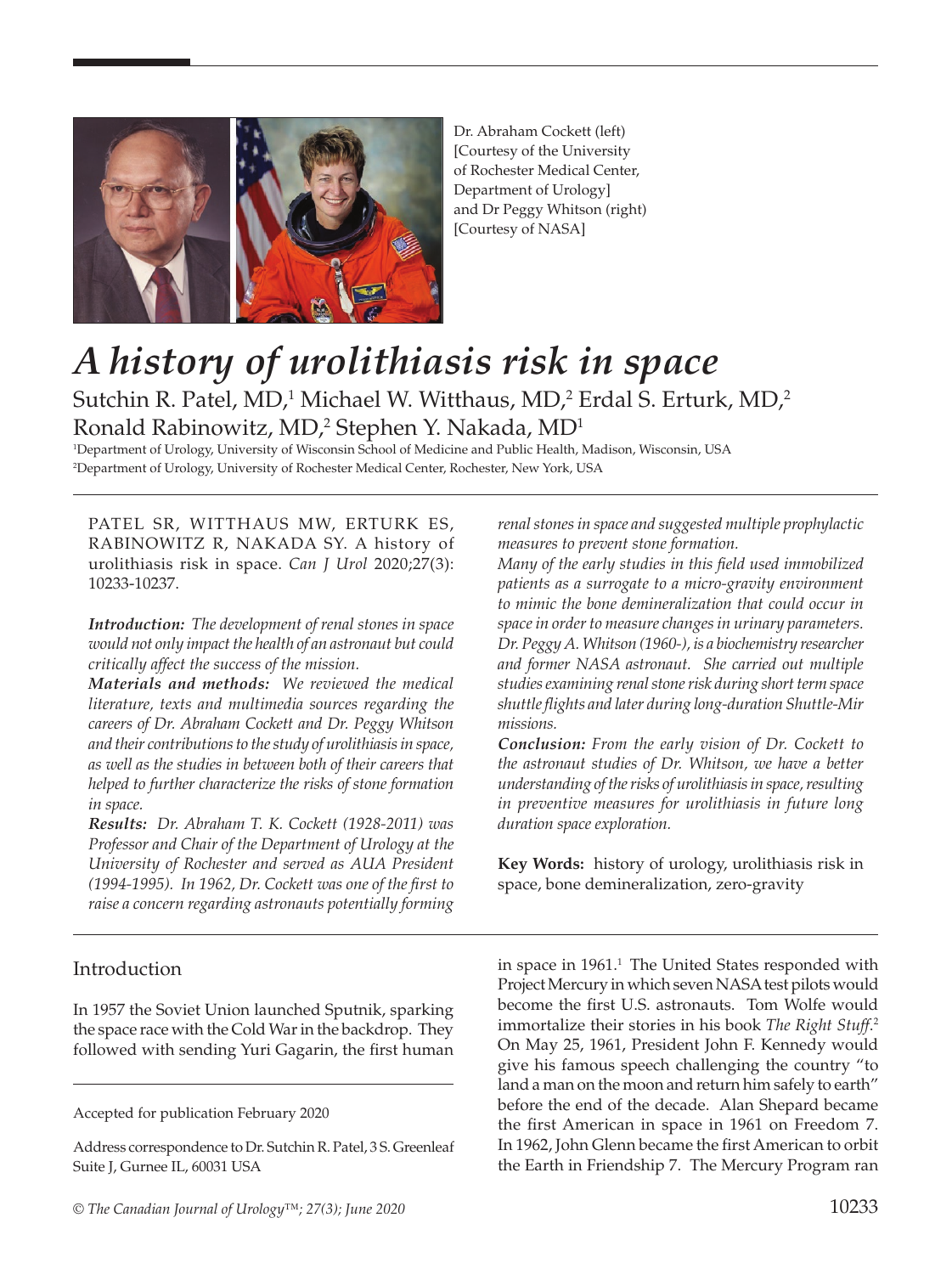from 1959-1963 and achieved its primary goal of orbital space flight. Project Gemini achieved longer durations of space flight, rendezvous and docking maneuvers and extravehicular activity, leading Edward White in 1965 to perform the first spacewalk. The next step was taken with the Apollo program on the back of the powerful Saturn V rocket. It culminated with Apollo 11 and the lunar module landing on the moon on July 20, 1969. Last year we celebrated the  $50<sup>th</sup>$  Anniversary of the lunar landing. The Space Shuttle program ran from 1981 to 2011 totaling 135 flights. As we began to spend a longer time in space with Skylab, Mir and the International Space Station (ISS), our understanding of human physiology in space and space medicine began to grow.

# Abraham T. K. Cockett, MD (1928-2011)

The first urologist to publish on the urologic implications in zero-gravity was Dr. Abraham T. K. Cockett. Dr. Cockett served as Chairman of the Department of Urology at the University of Rochester and was President of the AUA in 1994. He was a Captain in the United States Airforce and Chief of Experimental Medicine at the School of Aerospace Medicine in Texas. In a *Journal of Urology* paper in 1962 (during the time of the Project Mercury) he predicted that the existence of a weightless state would lead to severe derangements in calcium and phosphorus metabolism.3 He stated that "relative immobilization, coupled with zero gravity, may produce significant derangements in phosphorus metabolism, in addition to decalcification of the bony skeleton, favoring formation of urinary calculi." He also was concerned about Vitamin A deficiency, which might lead to desquamation of the urothelium leading to a nidus for stone formation and excess Vitamin D absorption from ultraviolet light causing increased calcium absorption in the gastrointestinal tract.<sup>4</sup>

Not only did Dr. Cockett predict potential urologic problems in space but he proposed a number of prophylactic measures to help combat these problems including: a vigorous in-flight physical exercise program, rotation of the spacecraft to create artificial gravity, drugs to lower urinary pH, an adequate fluid intake and a rigid voiding schedule to avoid urinary stasis.<sup>3</sup> Of his proposed measures to combat stone formation, an in-flight physical exercise program, medications to increase urinary pH (potassium citrate) and adequate fluid intake have all been studied and found to reduce risk factors in stone formation.<sup>5-7</sup> Dr. Cockett was also a researcher in the NASA Biosatellite Program, having fitted Bonny, a primate, with a closed system urethral catheter during 8.5 days of space flight. The study noted urinary diuresis during spaceflight as well as an increase in inflight urinary calcium.8

### Combating the effects of a simulated microgravity environment on stone risk

At the time of Dr. Cockett's research, the closest analog we had to a micro/zero-gravity environment were immobilized patients. In 1922, Paul et al reported on 20 cases of nephrolithiasis in men who developed renal calculi following war wounds where the patients were immobilized for prolonged periods of time. In that study, the time from a wound to the first symptom of stones was 17.7 months (531 days).<sup>9</sup> Kimbrough and Denslow in 1949 found 272 days as the mean time for interval stone development in immobilized patients. The mechanism of action for stone formation in this population was the mobilization of calcium from skeletal reserves.<sup>10</sup>

Dr. Charles Y. K. Pak, a Professor of Internal Medicine at the University of Texas Southwestern, is a worldrenowned leader in mineral metabolism research and the medical management of kidney stones and osteoporosis. Dr. Pak performed a double-blinded placebo-controlled trial that showed the benefits of potassium-magnesium citrate in decreasing calcium oxalate supersaturation in patients placed on 5 weeks of bedrest.<sup>11</sup> Dr. Pak and colleagues further carried out a randomized placebo-controlled trial of 16 male subjects who received 20 mg of alendronate or placebo during three weeks of strict bedrest. The alendronate treated patients showed lower urinary calcium excretion compared to the placebo group.<sup>12</sup> Dr. Manoj Monga and colleagues performed a study to evaluate the risk of stone formation in a simulated microgravity environment.13 His study population was 11 sets of identical twins who were placed on bedrest for 30 days. One twin per pair was allowed to exercise while supine in a lower body negative pressure chamber (40 minutes per day for 6 days a week). The authors found that urinary calcium increases after just 1 week in the nonexercise control group and no increase in the exercise group. Calcium oxalate supersaturation significantly increased in the non-exercise groups. Dr. Monga's study showed that exercise in a simulated microgravity environment prevented an increase in urinary calcium excretion.<sup>13</sup> Dr. Pak and Dr. Monga's studies showed that potassium-magnesium citrate, bisphosphonate therapy and exercise could be used to decrease urinary stone risk factors (calcium oxalate supersaturation and urinary calcium excretion) in a simulated micro-gravity environment.<sup>11-13</sup>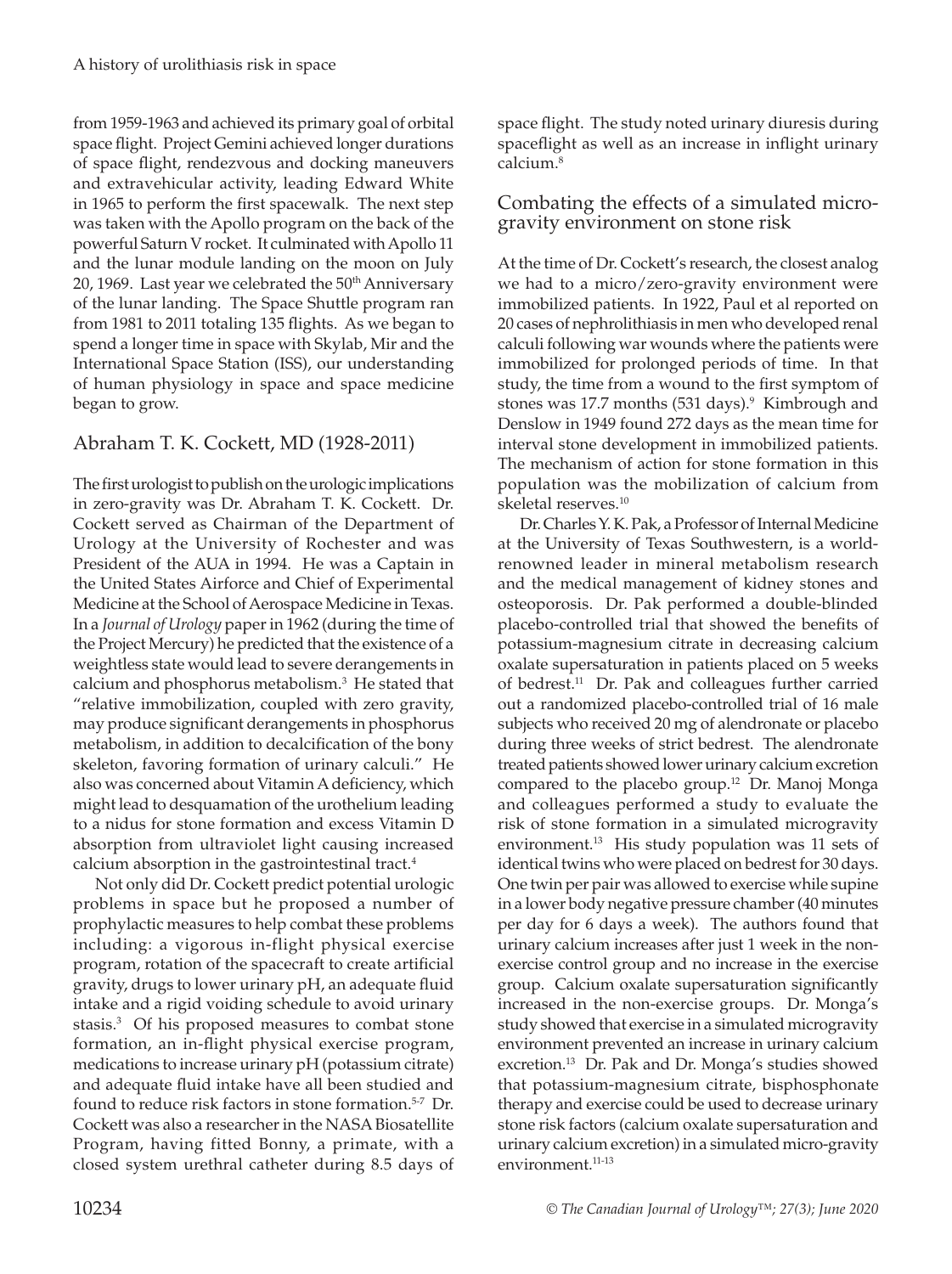#### Time in space

One of the most significant risk factors for stone formation in astronauts is their length of time in space. The longest time continuously spent in space was 437 days by Valeri Polyakov. The longest cumulative time spent in space was Gennady Padalka at 878 days  $(5 \text{ missions})$ .<sup>14</sup> A study of three crewmen (the commander, scientist pilot and pilot) from Skylab 2, 3 and 4 showed that mineral losses do occur from the bones of the lower extremities during space missions of up to 84 days and that in general, they follow the bone loss patterns of the bed-rested situation.<sup>15</sup>

We have come a long way from the short mission lengths of the Apollo and Space Shuttle. If we are to travel to Mars, just the round trip will take approximately 400- 450 days, and we only have one human that approached that in continuous time spent in space.

We know that 12 NASA astronauts have developed 14 post-flight stones and only one cosmonaut, Anatoly Berezovoy aboard the Salyut-7 space station, has been thought to have formed a stone in space. It is believed he passed his stone without intervention though the stone was never recovered, thus nearly avoiding to have to abort the mission.<sup>16,17</sup>

When looking at other etiologies for stone formation, we have to look at astronaut nutrition and hydration. Astronauts have shown decreased fluid intake during shuttle missions as they can experience relative dehydration or space motion sickness during the early phases of space flight until the body adjusts. Though nutritional recommendations for crew members during space flight include a fluid intake of  $>$  2 L/day, there has previously been poor compliance likely due to heavy workloads and extra-vehicular activity.18 Living on a space station also brings with it some limitations. There is no refrigeration and thus no long term available fresh fruits and vegetables, a good source of dietary citrate. Foods are packaged in single-serving containers, and earlier foods had significant sodium content, which NASA has worked hard to decrease in U.S. food items to approximately 3  $g/day.<sup>19</sup>$  Vitamin D is a critical nutrient for astronauts on long-duration space flights as they lack both a good food source of Vitamin D and ultraviolet light exposure, as spacecrafts are shielded to block ultraviolet light. Thus vitamin D supplements (800 IU per day) are provided for crew members.<sup>19</sup> A study evaluating nutrition and exercise in space found that crew members that ate well (> 90% of estimated energy requirements), had adequate Vitamin D status and exercised using the "Advanced Resistive Exercise Device" maintained bone mineral density after 4 to 6 month space missions.<sup>7</sup>

### Peggy A. Whitson, PhD

Dr. Peggy A. Whitson is a biochemistry researcher, NASA astronaut and former NASA chief astronaut. Dr. Whitson completed three extended missions aboard the International Space Station, serving as the station commander for Expeditions 16 and 51. She spent a total of 665 days in space, the longest time in space for an American astronaut, and performed ten spacewalks.20 She has carried out numerous studies exploring the risk of stone formation in astronauts, including multiple collaborations with Dr. Charles  $Pak.6,21$ 

She examined 24-hour urine collections in astronauts at different time points during a shuttle mission and characterized an initial decrease in urine volume early in space flight as the body adjusts to the zero-gravity environment as well as an increase in calcium oxalate supersaturation during early and late space flight.<sup>6</sup> This effect normalized 7-10 days after landing. She also examined the pre and post flight 24-hour urines of 332 Shuttle crew members—finding an increase in urinary calcium and oxalate, a decrease in urinary citrate and decreased urine volume.<sup>21</sup>

In a retrospective analysis of 24-hour urine samples collected before launch and immediately after landing from the Longitudinal Study of Astronaut Health (LSAH) database, Dr. Whitson and colleagues analyzed the urinary characteristics associated with those astronauts that formed renal stones.<sup>16</sup> Fourteen renal stone episodes occurred in 12 U.S. astronauts (ten men, two women) with nine stone events occurring in seven crew members post-flight (two crew members had two post-flight stones). The length of time for the appearance of symptomatic stone formation ranged from 9 to 120 months. Six of the post-flight stones occurred since 1994 with the beginning of the extended shuttle missions of greater than twelve days in space. Results of the urinary chemistries prior to stone formation in the 12 stone-forming astronauts showed that five of the astronauts had hypercalciuria, five had low urine volume (< 2 L/day), and six astronauts had an elevated urinary supersaturation. When examining post-flight urinary chemistries of 10 stone-forming astronauts who flew on space shuttle missions ranging from 3-16 days, the post-flight analysis showed that all crew members experienced increased urinary calcium levels compared to preflight levels. Six astronauts showed hypercalciuria, four had hyperoxaluria and four had post-flight urine volumes less than 2 L/day. Eleven of the 12 astronauts had one or more increased risk factors associated with stone formation. Chemical analysis of stones recovered after treatment or spontaneous passage demonstrated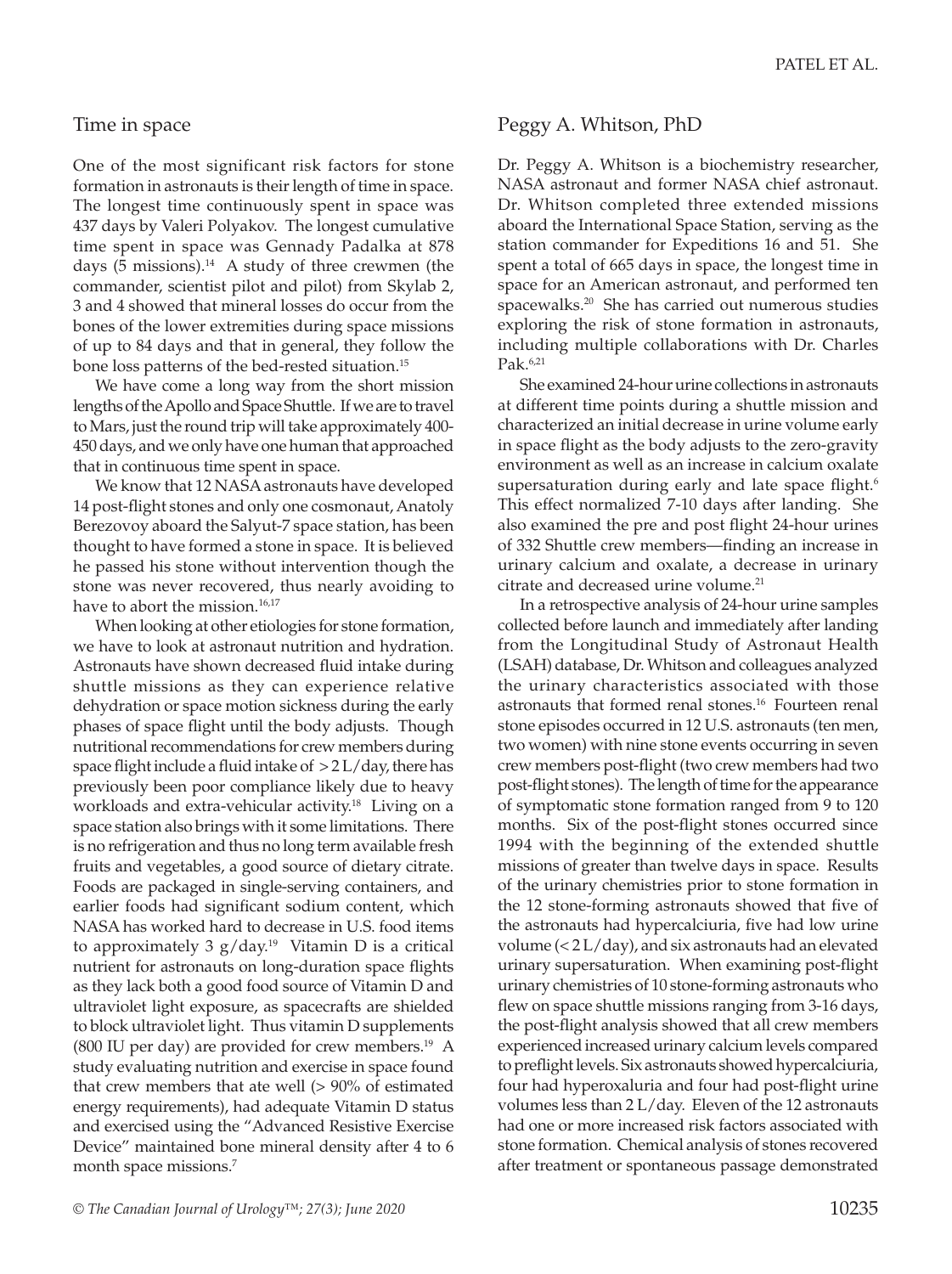that the majority of post-flight stones were "mixed stones composed mainly of calcium oxalate," with one pure uric acid stone.16

When analyzing pre and post-flight 24-hour urinary collections in U.S. space shuttle crew members in the LSAH database, the incidence of hypercalciuria increased from pre-flight to post-flight collections from 21% to 39%. Increases in pre-flight to postflight hypocitraturia (7% to 14%), low urine volumes (< 2 L/day; 52% to 59%) and elevated calcium oxalate supersaturation (26% to 80%) were observed.<sup>16</sup>

Furthermore, Dr. Whitson carried out a double-blind placebo-controlled trial studying the effect of potassium citrate (20 mEq daily) vs placebo on 30 long-duration crew members in the Mir and International Space

Station.5 Potassium citrate treated crew members had decreased urinary calcium excretion and maintained preflight calcium oxalate supersaturation risk compared to controls. The study showed that potassium citrate may decrease the risk of renal stone formation during and immediately after spaceflight, Table 1.

#### Diagnosis and treatment of stones in space

A diagnostic modality is available on the International Space Station: "A flight class I, rack-mounted Philips/ Advanced Technologies Laboratory model HDI-5,000 ultrasound imaging unit" can be used by the crew member medical officer on board with ground guidance consisting of a radiologist and urologist.<sup>22</sup>

| Study               | No. astronauts Time in space                                       |                                                                                                      | Measurement                                                                                                                                                                                                                  | <b>Results</b>                                                                                                                                                                                                                                                                                                                                                                                                                                                                       |
|---------------------|--------------------------------------------------------------------|------------------------------------------------------------------------------------------------------|------------------------------------------------------------------------------------------------------------------------------------------------------------------------------------------------------------------------------|--------------------------------------------------------------------------------------------------------------------------------------------------------------------------------------------------------------------------------------------------------------------------------------------------------------------------------------------------------------------------------------------------------------------------------------------------------------------------------------|
| J Urol 1993         | 86 (76 male,<br>10 female)                                         | Missions < 6 days<br>vs. 6-10 day missions                                                           | 24-hr urine 10 days<br>before launch vs.<br>on landing day                                                                                                                                                                   | •Urinary pH decreased (5.98 to 5.58,<br>$p<0.0001$ )<br>•Urinary calcium increased<br>$(190 \text{ to } 213, p < 0.05)$<br>•Urinary citrate decreased<br>$(707 \text{ to } 575, p < 0.0005)$                                                                                                                                                                                                                                                                                         |
| J Urol 1997 6 space | Shuttle<br>crew members mission                                    | $11-16$ day<br>space Shuttle                                                                         | 24-hr urine before<br>flight, early in-flight<br>$(days 2-4)$ , late<br>in-flight (days 10-13),<br>landing day and 7-10<br>days after landing                                                                                | •Total urine volume decreased<br>during early in-flight phase<br>$(1.7 L/day)$ preflight to<br>0.8 L/day early in-flight, NS)<br>•Urinary calcium levels increased<br>during space flight and upon<br>landing (pre-flight =166.2 mg/day<br>to landing day = $245.2$ mg/day,<br>p < 0.05<br>•CaOx SS increased during early<br>in-flight and remained elevated<br>throughout space flight (pre-flight<br>$= 1.52$ , early in-flight $= 2.95$ ,<br>late in-flight = 2.78, $p < 0.05$ ) |
| J Urol 2009 30 crew | members on<br>MIR and ISS<br>(18 controls,<br>12 received<br>KCit) | NASA-Mir<br>missions (12 crew):<br>129 to 208 days<br>ISS missions<br>$(18$ crew):<br>93 to 215 days | 24-hr urine performed<br>before launch, early<br>flight (< 35 flight days),<br>mid flight (36 to 120<br>days), late flight<br>$($ > 120 days) and on<br>landing day and two<br>additional days within<br>18 post-flight days | Crew members ingesting KCit,<br>compared to placebo had:<br>•Decreased calcium excretion<br>(p < 0.05)<br>•Increased urinary pH ( $p < 0.05$ )<br>•Lower CaOx and uric acid SS<br>(p < 0.05)                                                                                                                                                                                                                                                                                         |

#### TABLE 1. **Dr. Whitson's Space Shuttle and International Space Station Studies**

NS = did not reach significance (p > 0.05); KCit = potassium citrate; CaOx = calcium oxalate; ISS = International Space Station; SS = super saturation